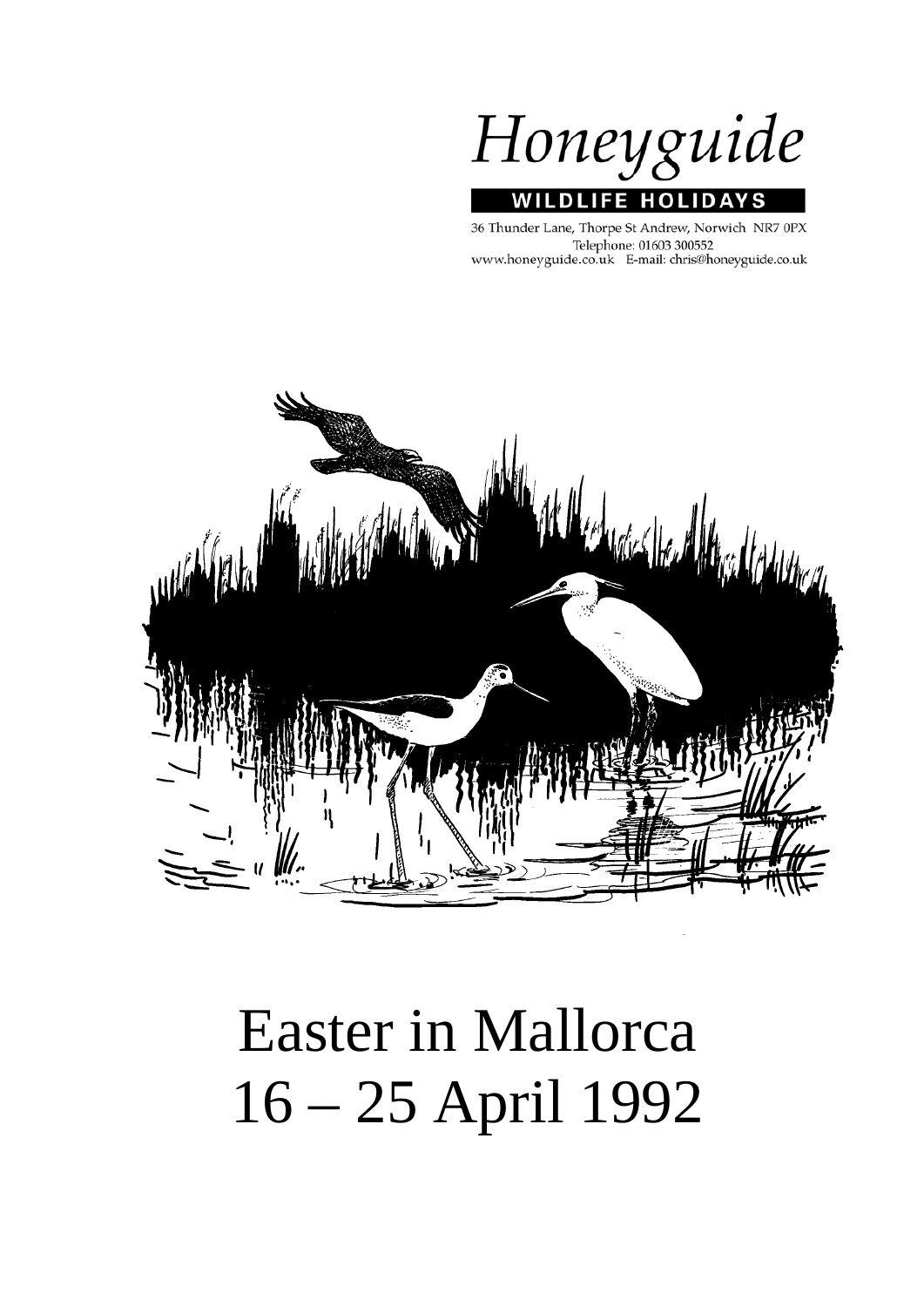**Easter in Mallorca 16 – 25 April 1992** 

List of participants Dr Neville Skinner Eric and Jean George Charles Morgan Mrs Anne Carr Mrs Margaret Spink Jill Kendrick Roy and Mary Prince Stan and Jean Denney

Co-leaders: Ian Hepburn Ivan Nethercoat

Illustrations by Rob Hume Front cover: osprey, black-winged stilt and little egret

Report written by Ivan Nethercoat

*Honeyguide's first trip to Mallorca was a notable excursion along what is a very well worn route for the naturalist. We were the first party to be allowed onto the military garrison of the Isle of Cabrera, the area's first National Park, and we were blessed with wonderful weather and a group that was a real joy to lead. The weather, although very pleasant, was actually a handicap when it came to birdwatching. Birds tend to land in good numbers if the weather is bad: i.e. headwinds, fog, rain etc. Our bright clear skies and sunshine would allow many of them to fly straight over the island so we did not get any real 'falls' of migrants. This didn't really matter as it was the overall trip that was important and that had so much to do with the individuals concerned as what we saw. Thank you for your tolerance during the first few days when transport was a problem and for getting into a wonderful group. We hope you all had a good time and we look forward to seeing you again sometime.* 

*Best wishes* 

*Ivan Nethercoat and lan Hepburn.*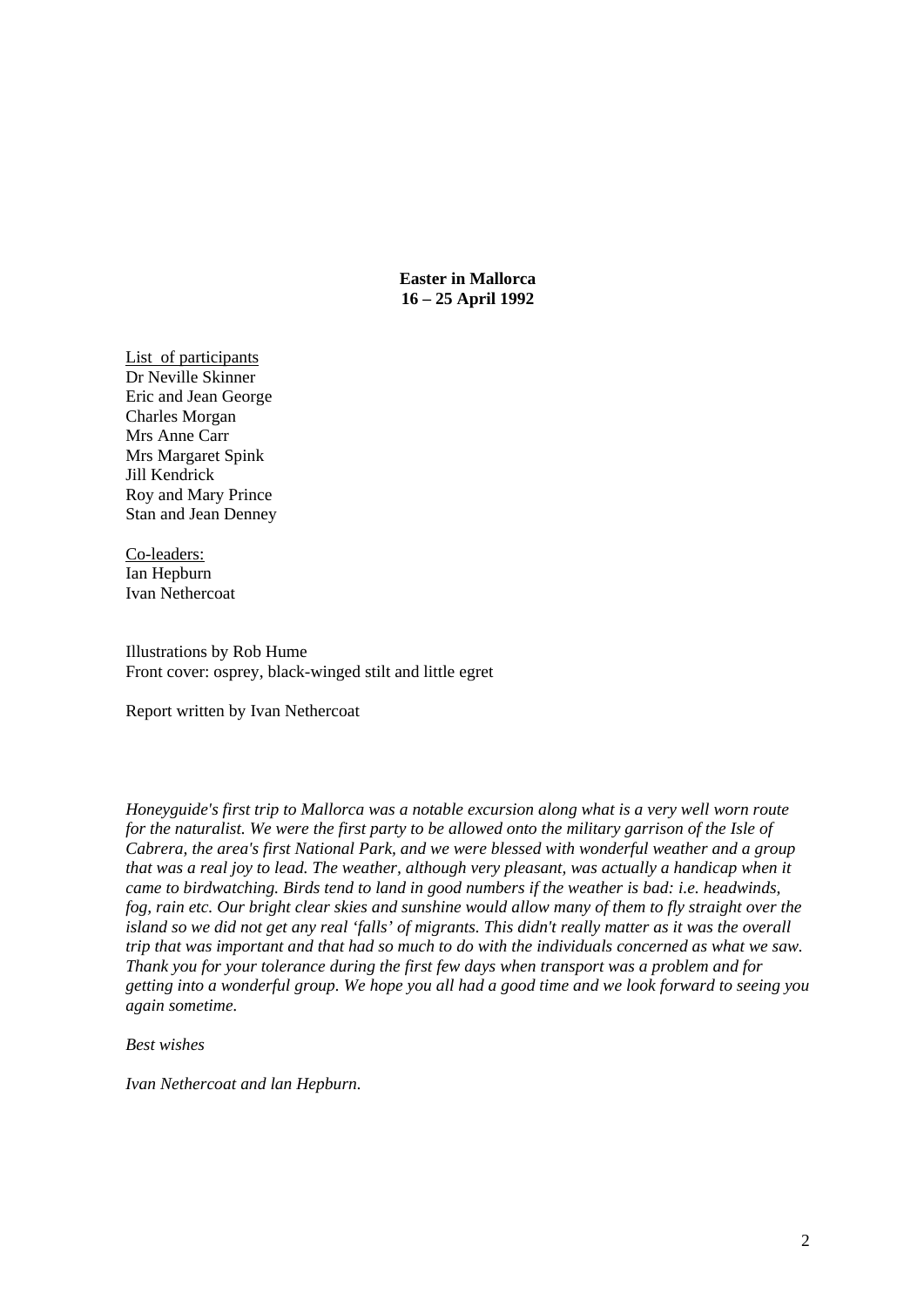# **Thursday 15 April – Heathrow to Porto Pollenca**

Arrival at Gatwick Airport before embarking on what was to be a very pleasant flight to Palma with British Midland. Their service to Mallorca was the equivalent of business class which meant comfortable seats with plenty of 1eg room, good food and drink and real cutlery! All in all a pleasant change from the previous flights that I have taken to the island. Oon arrival, Ian and I left the party to pick up our two minibuses that were to be our transport for the next ten days. Unfortunately our quick journey was thwarted by the fact that, despite faxes to the contrary, the hire company claimed no record of our booking and to further complicate the matter their minibuses had been involved in an accident and were off the road! After much intense debate by Ian and staff in the office we eventually managed to get two cars for ourselves and a third to enable us to get everybody to the hotel along with a promise that the minibuses would be ready after the Easter holiday.

It was fortunate that our hotel was so well-positioned as a base for a wildlife holiday. Our destinations for the next few days were all close to the hotel so with two cars and thirteen people were able to operate a shuttle service to get everyone to the sites.

# **Friday 17 April – Albufereta and Albufera**

A windy and showery morning dashed any hopes of waking up to sunny Mediterranean skies but, fortunately for us, the birds seemed oblivious to the weather. Our first stop was the area of marsh known as the Albufereta (literally 'little marsh') where there is a very well positioned abandoned house that, as well as giving shelter, provides an excellent vantage point over the marsh. Here we had a wonderful introduction to Mediterranean birding with excellent views of some of the specialities of the area. Little egrets, squacco heron, purple heron, osprey and marsh harrier were all sharing the riches of the marsh with more familiar birds such as migrating swallows and martins, grey herons, wigeon and mallard.

The rocky uncultivated areas were also home to some wonderful plants with serapias (tongue orchid) and spectacular mirror orchids prompting us to take extra care when walking towards the centre of the marsh.

Wetlands are one of Mallorca's special habitats and the rest of our day was spent on the island's only Natural Park – the Parc Natural De S'Albufera, a 4000 acre reedbed of international importance for wildlife that so nearly disappeared to make way for yet more hotels and tourist resorts. Our first stop in the park was at the old Salinettes – disused salt pans that are an important feeding ground for wading birds and one of the best places to see the amazing black-winged stilts, here feeding alongside redshanks, ruff and Kentish plovers.



Having explored this area well we then took a short drive to the visitor centre in the heart of the park. Here the reeds grow to 15 feet or more and form dense beds intersected by numerous canals and rivers. To make viewing easier, several hides and pools have been put in the reserve which enable the visitor to get a rare glimpse of its precious wildlife. Here were garganey, shoveler and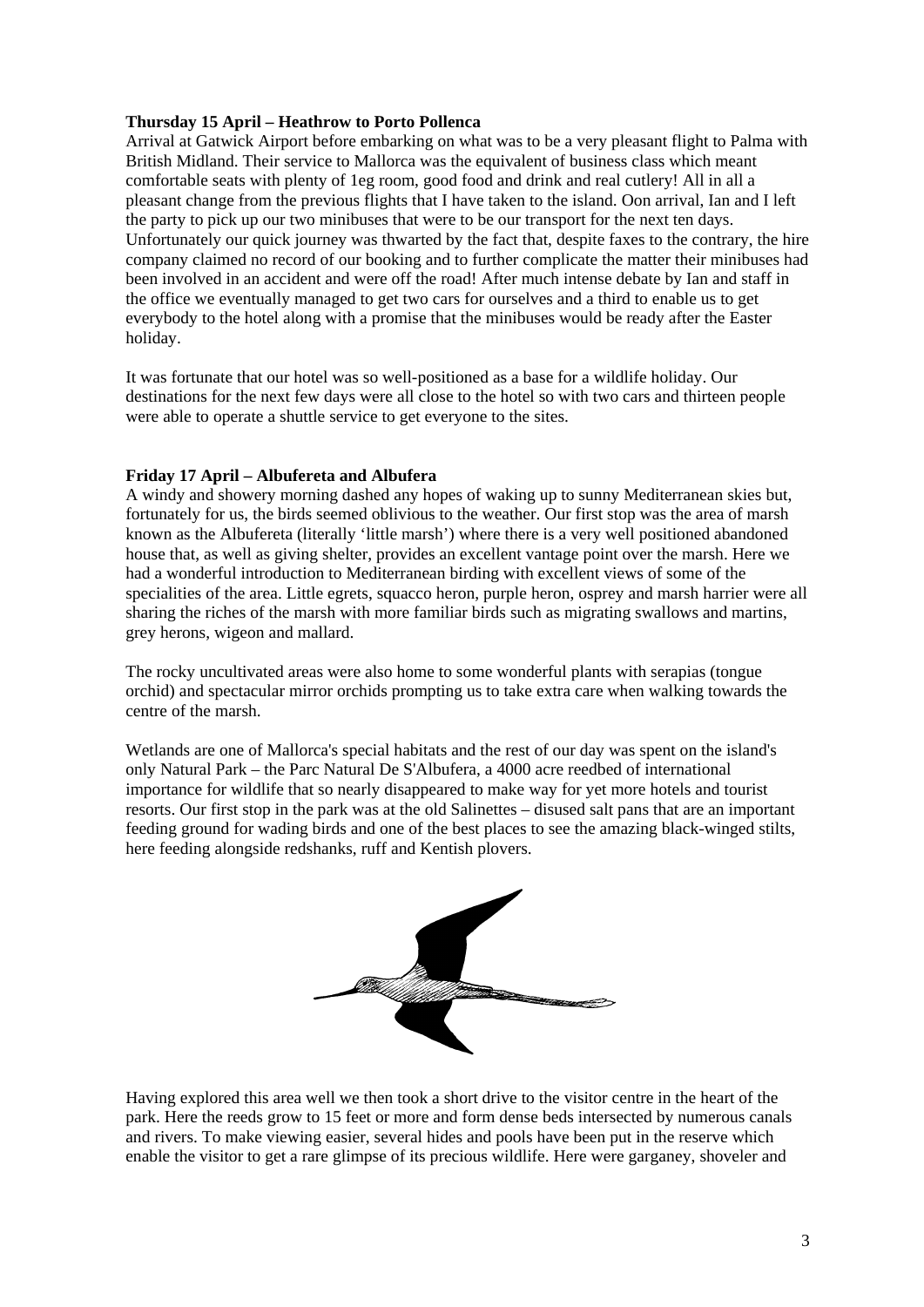teal alongside herons, egrets and waders galore. But the star bird of the day was the unusually obliging little bittern, fishing from the edge of an island of reeds in full sunlight.

### **Saturday 18 April – Casas Veyas**

A change of scenery and a change of weather as we headed down the spectacular road along the Formentor Peninsula towards Casas Veyas. The road climbs high out of Puerto Pollensa, offering superb views over the bay and town before a hair-pin bend rapidly takes us in the opposite direction towards the Mirador, a spectacular viewpoint on the high cliff edges. From here one looks down onto- the sea and along the main range of mountains on the island. Here also was blue rock thrush – a sentinel of the cliffs in full song to the many crag martins and swifts that were passing below us. On the distant sea were rafts of yellow-legged herring gulls and another Mediterranean bird, the Cory's shearwater. One sharp-eyed member of the party also saw a turtle briefly come to the surface before disappearing.



After this short but spectacular break we continued along the hairpins of the peninsula until we reached Casas Veyas, a farm set amongst the pinewoods with two large fig fields on either side of the road that seem to act as a magnet for tired migrants, making this one of the most famous sites on the island. The open fields, woodland edge, trees and mountains provide an excellent range of habitats as well as spectacular views.

Our good fortune with the weather however meant that migrants were a little thin on the ground br4t some good birds were still to be seen. Hoopoe, firecrest and peregrine accompanied us all day while marsh harriers were regularly passing through the valley – occasionally challenged by the resident ravens.

The woods here hold the Mallorcan race of crossbill which put on some very good views for us, unlike the vocal but elusive Bonelli's warbler. The hills above the farm hold good numbers of Sardinian warblers but the secretive Marmora's warbler did not show itself today, the wind keeping it down among the vegetation.

### **Sunday 19 April – Salinas de Levante**

The furthest drive of the trip took us to the Salinas de Levante at the south of the island. This is an area of worked and disused salt pans that can be especially good for waders while the surrounding farm scrubland holds newly arrived migrants.

It is only a short drive from here to Porto Colom, the lighthouse on the southernmost tip of the island, and a good spot to watch for shearwaters out at sea and stone-curlew in the fields before the lighthouse. Highlights included osprey, marsh harrier, spotted redshank, Kentish plover, blackwinged stilt and hoopoe on the salinas while near the tip of the island the elusive stone-curlews put on a wonderful performance, giving everybody excellent views. Out to sea the Cory's shearwater and Audouin's gulls also performed well in the glorious sunshine. Unfortunately the Marmora's warbler that had been seen an hour earlier decided it was time to disappear as we arrived and leave us with a wonderful display of Hottentot fig around the lighthouse.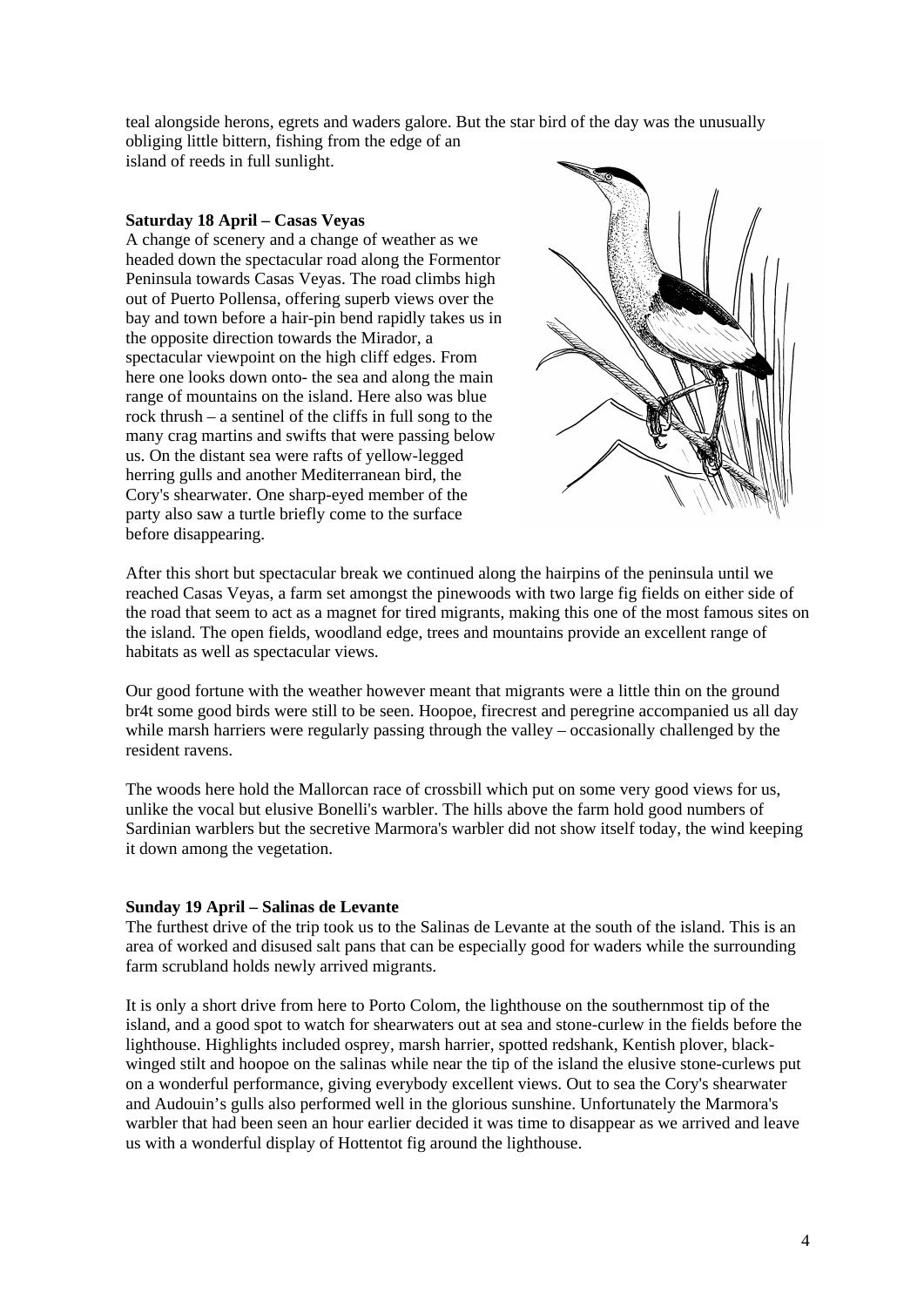### **Monday 20 April – Cuber**

A trip to the mountains with wonderful weather, breathtaking scenery and nightingales singing from what seemed like every other bush.

An hour or so from the hotel and we were parked alongside the reservoir at Cuber, beneath Puig Major, Mallorca's highest peak and sight of a NATO early warning station. This is black vulture country and this man-made reservoir, built to supply Palma with water, is one of the best sites on the island to see both these and many other birds of prey.

During the short walk from the car park to the quarry on the side of the reservoir the vultures gave brief but good views. Along the way tawny pipit, stonechats, spectacled warbler and peregrine also showed well.

Eating lunch at the quarry we were serenaded by a beautiful male rock thrush while we watched an osprey circling over the water trying to make up its mind whether to fish or not.

### **Tuesday 21 April – Formentor and Albufera**

Another trip down the Formentor peninsula, but this time to the very end. These cliffs are home to Eleonora's falcon later in the year which links with their attractiveness for migrant birds. The falcons time their breeding to coincide with the autumn migration and feed their young on tired birds which they catch out at sea. When the falcons arrive back on the island they spend their first few weeks hunting insects over the marshes so the cliffs were fairly quiet today, but smaller birds such as black redstart, kestrel, willow warbler and blackcaps could still be found, while out to sea the shearwaters were grouping in rafts.

The afternoon was again spent at the Albufera but this time with the spectacular addition of six marsh sandpipers feeding very close to the hides and footpaths along with ruff, wood sandpiper, egrets and garganey. The newly arrived great reed warblers were now very vocal as they sang from the tops of the reeds but the moustached warblers, although also singing well, were difficult to see but one or two of us were lucky enough to get some close views of a bird feeding on the edge of one of the ditches.

### **Wednesday 22 April – Cabrera**

The trip to the Isle of Cabrera was the only excursion where we could not change the day. All fingers had been crossed that the weather did not stop the trip going ahead, but in the end all went well. We arrived at Porto Cristo almost exactly at the time we were expected, to be met by local conservationists working on the island – now one of Spain's few National Parks

The one and a half hour boat trip took us across a calm sea in an almost dangerously hot sun. Rafts of shearwaters were seen between the two islands as well as some very distant dolphins. Among the cliffs of Cabrera some of the newly returned Eleonora's falcons could be seen while fledged shags were jumping into the water as we sailed past.

Having circled the island we entered the bay and moored. The island is still a garrison and access is very restricted. We were the first party of tourists to be allowed on and this was on condition that we were escorted.

After lunch our guide took some of us on a circuit of the island while the rest of the party stayed at the base of the valley that dissects the island. Many migrants were busily feeding here; in a dry stony field a snipe looked decidedly out of place but the whinchats, willow warblers, redstarts and wheatear seemed to be very much at home although literally just passing through. In a small cultivated field a cuckoo looked extremely tired and oblivious to our presence while on the ridge the resident subalpine warbler and osprey gave brief but good views. Apart from being a beautiful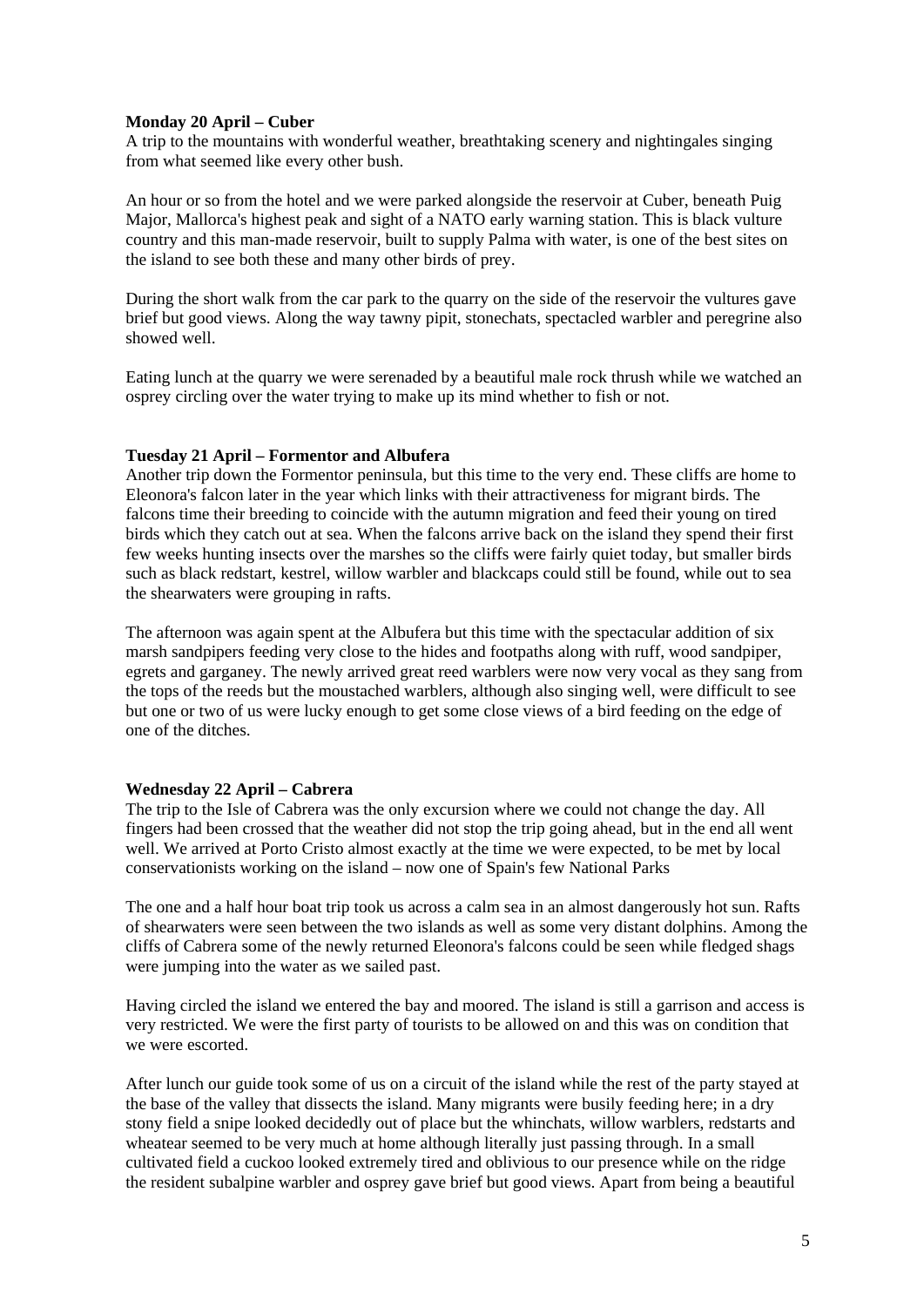island to walk around our brief visit had some real surprises, such as the 8 foot high fennel towering over the wild cyclamen and pyramidal orchids or the spectacular dracunculus or dragon arum with its revolting smell that attracts flies to enable pollination to take place. On any of the exposed rocks, bathed in sunlight, the endemic wall lizards were basking.

On the return journey the large tin of pilchards given to us by the hotel was donated to the shearwaters. This seemed to be a new concept to the park staff, who seemed to think we were acting rather strangely. But eventually the smell of fish brought in some shearwaters extremely close to the boat and the staff could see method in our madness. Unfortunately the boat had to get back and we only had a short time to view these birds but any sea-watchers on the shore should have had a good evening's viewing.

### **Thursday 23 April – Porto Colom**

Porto Colom is a small harbour in the south-east of the island. It was at one time the place to go to see the rare Audouin's gull but as the range of this bird has spread it is now seen over much of the island's eastern shore and in particular outside our hotel!

Just outside Porto Colom are two good sites for Thekla lark and Marmora's warbler and these were our main targets for the morning. The Theklas proved elusive and some birds that looked likely showed only very briefly before disappearing behind dense cover. The Marmora's warbler seems to get harder to see as the years progress and especially so when one is with a party of keen birdwatchers. After much searching of the cliff top we were eventually lucky to see and hear a male as he perched briefly on top of a bush. Here also were migrant wheatears, tawny pipits, woodchat shrikes and peregrine. All in all a pleasant walk before lunch and coffee in the town.

Today was also the day Ian had to leave us for 24 hours so our next venue was a drive along the road below the Arta mountains, aiming to get back in good time for Ian to get to the airport.

This is a favoured area for booted eagle and as if on cue a beautiful pale phase bird came down and gave the car a close inspection, allowing us very close views, all to a background of mountains and nightingale song. Unfortunately those in the minibus missed this bird despite much flashing of lights.

Further on we walked beneath the mountains and had a surprise sighting of six black vultures. Although for us the vulture's normal home of the Northern mountains seems a long way from here, when you have a ten-foot wing span and the hot sun gives good thermals for you to glide on, the Arta mountains are probably only a couple of wing flaps away. Still, for us it was a very pleasant surprise, especially when they were later joined by two black kites. At a lower altitude, swallowtail butterflies were also brightening up the day.

Some of the party left with Ian while Ivan took a slower drive back with the minibus. No eagles this time but instead good views of alpine swift.

### **Friday 24 April – Boquer Valler. Cuber and Albufera**

A day off for sightseeing, buying souvenirs or birdwatching! A minibus full of die-hard birdwatchers resisted temptation to spend money and set off on a tour of the Boquer Valley, Cuber and Albufera.

The fields at the entrance to the Boquer Valley are well known for their migrant birds but today we were also on the lookout for wryneck, a summer visitor to the island, more often heard than seen due to its cryptic coloration.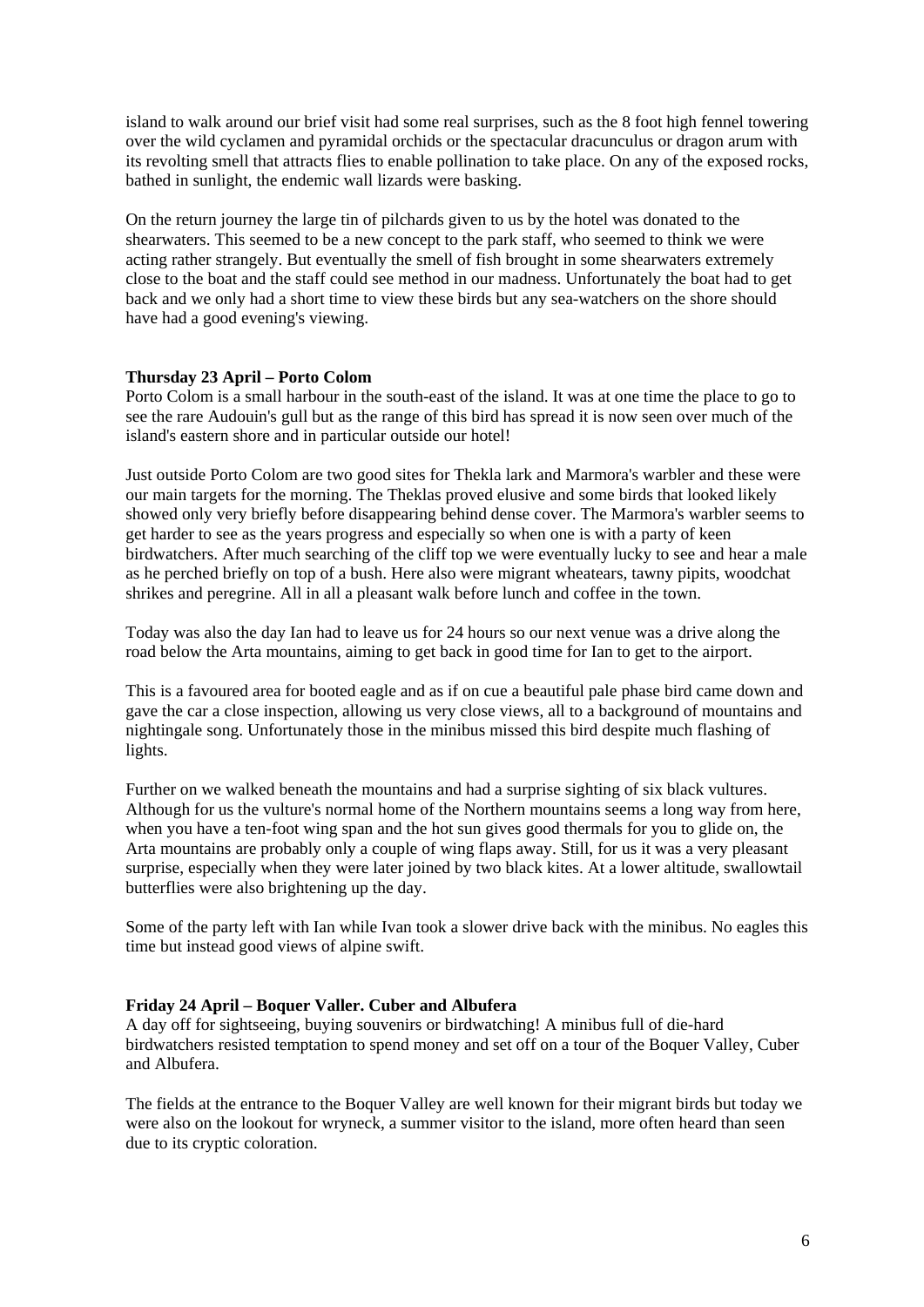This morning good views were had by all as a bird called from dead branches to proclaim its

territory. The rest of the time here was spent exploring the mouth of the valley before we moved on once again to Cuber, leaving hoopoe, blue rock thrush and crag martins to the other birdwatchers.

The reservoir just before Cuber is often worth stopping at briefly to look, not at the water but at the skyline. This was a useful stop today as the booted eagles were cruising the top of the hills and seen well by those that missed them yesterday. At Cuber itself the birds were much the same as on our previous trip although the spectacled warbler was giving much better views. In the car park however was one of the best sights of the trip, for me at least. As I reversed the van I saw in the wing mirror a large creature heading for the back wheels  $-\overline{a}$ 



dung beetle complete with dung ball! This wonderful insect had just one mission, to get the dung ball (about the size of a table tennis ball) across the road. As a reward for the surprise sight of the trip we duly picked her up and carried her safely across.

Lunch today was spent at a local café with spectacular views over the mountain range and a stuffed black vulture in the bar!

Late afternoon was again spent in the Albufera marsh. This is one of the best times to be here; the swifts, swallows and martins gather in their thousands, the temperature is very pleasant and the birds are again active. The marsh sandpipers were still showing well but an additional star bird had turned up since we were last here. A collared pratincole was now resting alongside a small pool in the marsh. No doubt it would soon be joining the swallows in search for insects but for now it was resting before continuing its migration into southern Europe. On the ground the yellow wagtails and pipits had a more leisurely approach to catching their food.

### **Saturday 25 April – Ternelles**

Saturday is the only day when the public are allowed on the footpath in the Ternelles Valley. Despite being a path to the sea and therefore, according to Mallorcan law, open at all times the influential landowners manage to keep it closed all week.

Ternelles is a beautiful valley but as it is only open for one day it is also liable to be crowded. The path winds through woodland and alongside rivers and offers interesting views of mountains and farmland. The route to the castle is a day's walk but today was only a half-day visit as we were flying out that evening. Luckily the first mile or two is usually the most productive and today was no exception; wood warbler, firecrest and of course nightingale were in the trees while overhead peregrine, Eleonora's falcon, booted eagle, kestrel and honey buzzard performed well.

All in all a good morning's birdwatching before a surprise lunch in a local cafe in old Pollensa. A quick visit earlier in the week had allowed us to book a real paella for the whole party, a thank you from Ian and me for being such a good group and making our job very pleasant and enjoyable. Then it was to Palma, Heathrow and home.